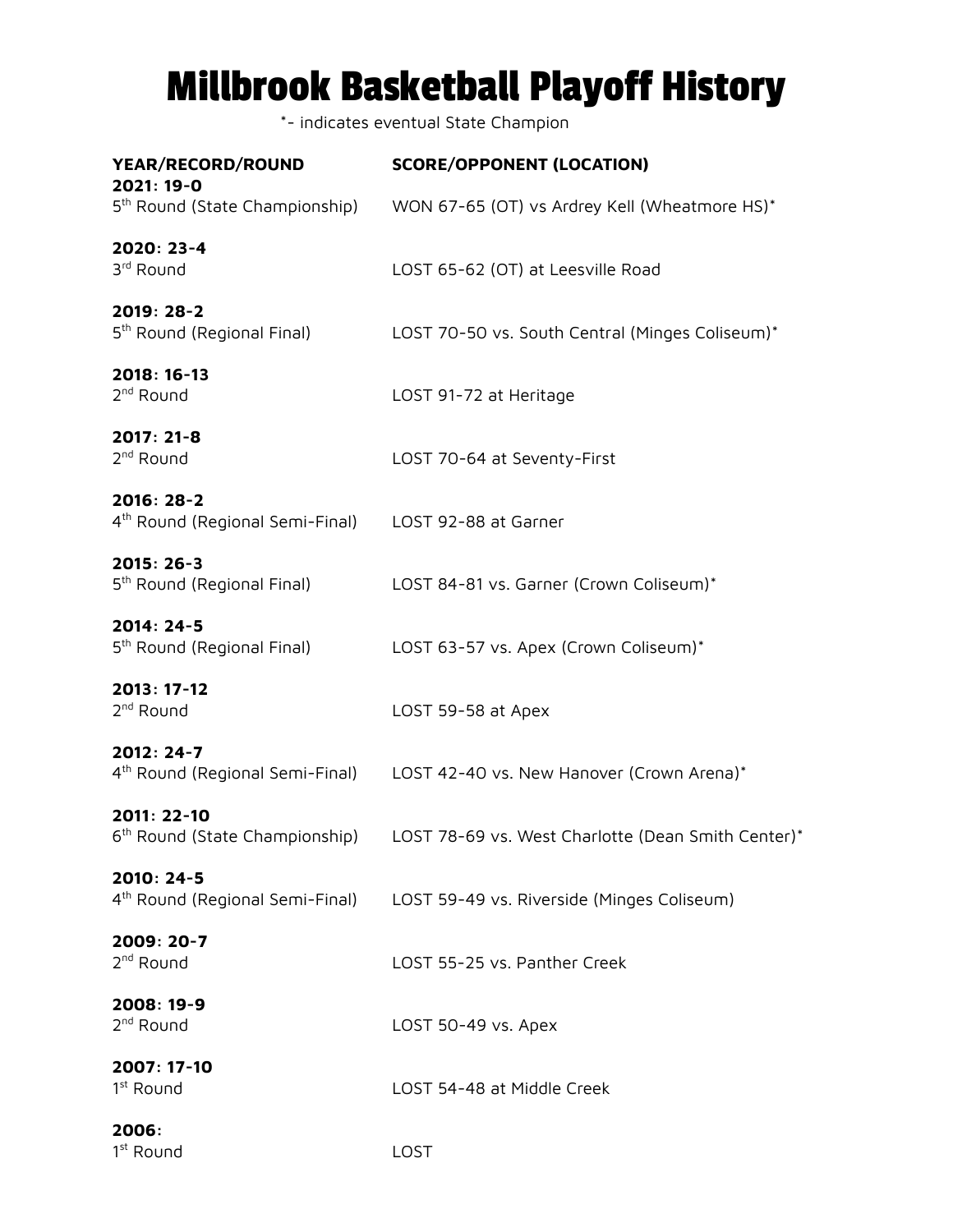| 2005: 21-8<br>4 <sup>th</sup> Round (Regional Semi-Final) LOST vs. JH Rose ()     |                           |
|-----------------------------------------------------------------------------------|---------------------------|
| 2004<br>2 <sup>nd</sup> Round                                                     | LOST                      |
| 2003<br>2 <sup>nd</sup> Round                                                     | LOST                      |
| 2002<br>5 <sup>th</sup> Round (Regional Final)                                    | LOST vs. Seventy-First () |
| 2001: 16-6<br>2 <sup>nd</sup> Round                                               | LOST 72-64 at Cary        |
| 2000:<br>2 <sup>nd</sup> Round                                                    | LOST 74-59 at Broughton   |
| 1999: 25-3<br>4 <sup>th</sup> Round (Regional Semi-Final) LOST 67-50 vs. Laney () |                           |
| 1998<br>2 <sup>nd</sup> Round                                                     | LOST                      |
| 1997<br>3 <sup>rd</sup> Round                                                     | LOST                      |
| 1996<br>DID NOT MAKE THE PLAYOFFS                                                 |                           |
| 1995<br>1 <sup>st</sup> Round                                                     | LOST 68-63 vs. Apex       |
| 1994: 13-11<br>1 <sup>st</sup> Round                                              | LOST 60-45 vs. Garner     |
| 1993: 21-5<br>2 <sup>nd</sup> Round                                               | LOST 54-41 vs. East Wake  |
| 1992<br>3 <sup>rd</sup> Round                                                     | LOST                      |
| 1991: 11-14<br>2 <sup>nd</sup> Round                                              | LOST 70-60 at Hillside    |
| 1990<br>DID NOT MAKE THE PLAYOFFS                                                 |                           |
| 1989: 15-8<br>3rd Round                                                           | LOST 54-53 at Chapel Hill |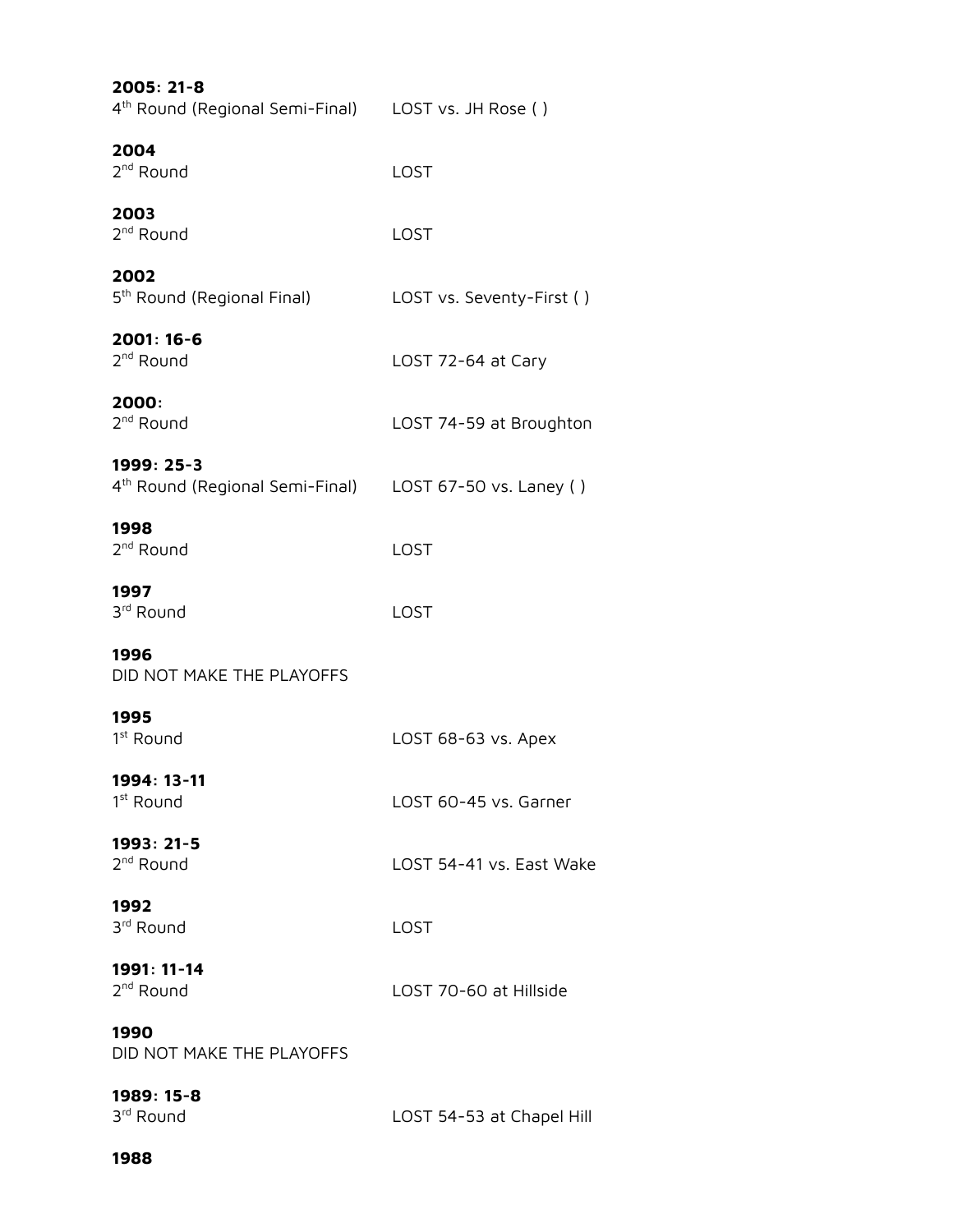# **1987: 12-13**

 $1<sup>st</sup>$  Round

LOST 61-57 at Lumberton

#### **1986**

DID NOT MAKE THE PLAYOFFS

### **1985**

DID NOT MAKE THE PLAYOFFS

## **1984**

| LOST |
|------|
|      |

## **1972-1983**

DID NOT MAKE THE PLAYOFFS

## **1971**

| 1 <sup>st</sup> Round | LOST |
|-----------------------|------|
|                       |      |

## **1970**

| 1 <sup>st</sup> Round | LOST |
|-----------------------|------|
|-----------------------|------|

#### **1969**

DID NOT MAKE THE PLAYOFFS

#### **1968**

| (Regional Runner-Up) | LOST  |
|----------------------|-------|
| 1967 $1st$ Round     | LOST. |

#### **Overview**

Overall Playoff Record: 65-36 Overall Appearances: 37 (First- 1967, Last- 2021) Consecutive Appearances: 25- longest active streak in 4A (1996-Present) Regional Appearances: 12 Regional Final Appearances: 7 State Championship Appearances: 2 (2010-11, 2021) State Championships: 1 (2021)

| <b>Under Scott McInnes (17 Seasons)</b> | <b>Under Chris Davis (4 Seasons)</b> |
|-----------------------------------------|--------------------------------------|
| Overall Record: 37-17                   | Overall Record: 10-3                 |
| Playoff Appearances: 17                 | Playoff Appearances: 4               |
| Regional Appearances: 8                 | Regional Appearances: 2              |
| Regional Final Appearances: 4           | Regional Final Appearances: 2        |
| State Championship Appearances: 1       | State Championship Appearances: 1    |

## **Record By Round (counted 2021 wins as rounds 2-through-SC)**

1st Round: 26-8 2nd Round: 17-12 3rd Round: 12-5 4th Round: 7-5